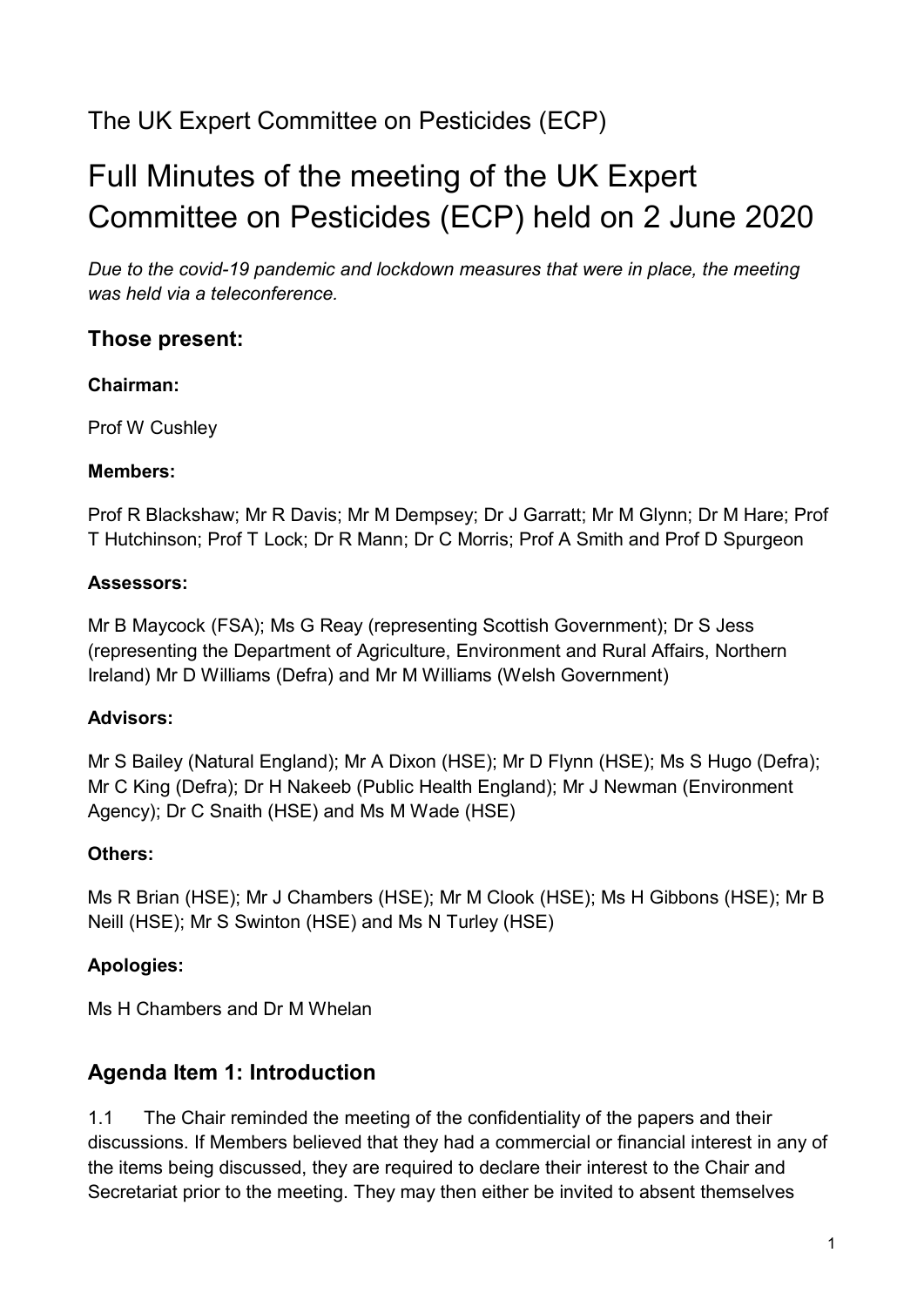from the discussions; not participate; and/or not be involved in any discussions and decision-making, unless invited to do so.

1.2 Two Members identified potential conflicts of interest, but it was determined that they could remain and participate in discussion on the relevant agenda item.

### **Agenda Item 2: Full Minutes of the previous meeting [ECP 1 (36/2020)]**

2.1 The draft Full Minutes of the April 2020 meeting were agreed subject to minor amendments.

### **Agenda Item 3: Matters arising and Forward Business Plan [ECP 2 (36/2020)]**

3.1 The Secretariat provided an update on matters arising from previous meetings and invited Members to suggest any additions/amendments to the forward business plan which would be incorporated before the next meeting.

3.2 The Committee noted that due to the current circumstances, it is likely the July ECP Meeting will have to be held virtually.

### **Agenda item 4: Emergency Authorisation: 'Asulox' for control of bracken [ECP 3 – 3-12 (36/2020)]**

4.1 The Government has received a further application for an emergency authorisation for the use of 'Asulox' (contains asulam) for use as a herbicide for the control of the bracken (*Pteridium aquilinum*). This is the eighth time an emergency authorisation has been sought for this use. This application: seeks authorisation for ground-based use (this was originally part of a request refused last year and requests that Government review the requirement for a 90m habitat protection (buffer) zone adjacent to watercourses for previously authorised aerial uses of this product.

4.2 Following a request to HSE for clarification of what was being asked of it for scientific advice in advance of the meeting, the Committee received clarification that advice was required on:

- Whether there was any basis for reducing the buffer zone to 50m.
- Whether amidosulfuron poses a greater risk to non-target plants than asulam. And if amidosulfuron is assessed as posing a higher risk whether this would outweigh identified risks to birds and mammals.

4.3 The Committee noted that bracken control was carried out on a relatively limited scale (5,000–10,000ha being treated in July-August with a significant proportion of UK use occurring in Scotland and Wales). It was also noted that HSE had concluded that:

• Products containing amidosulfuron were authorised for the proposed use. It was noted that the applicant believed that: there was a potentially greater risk to non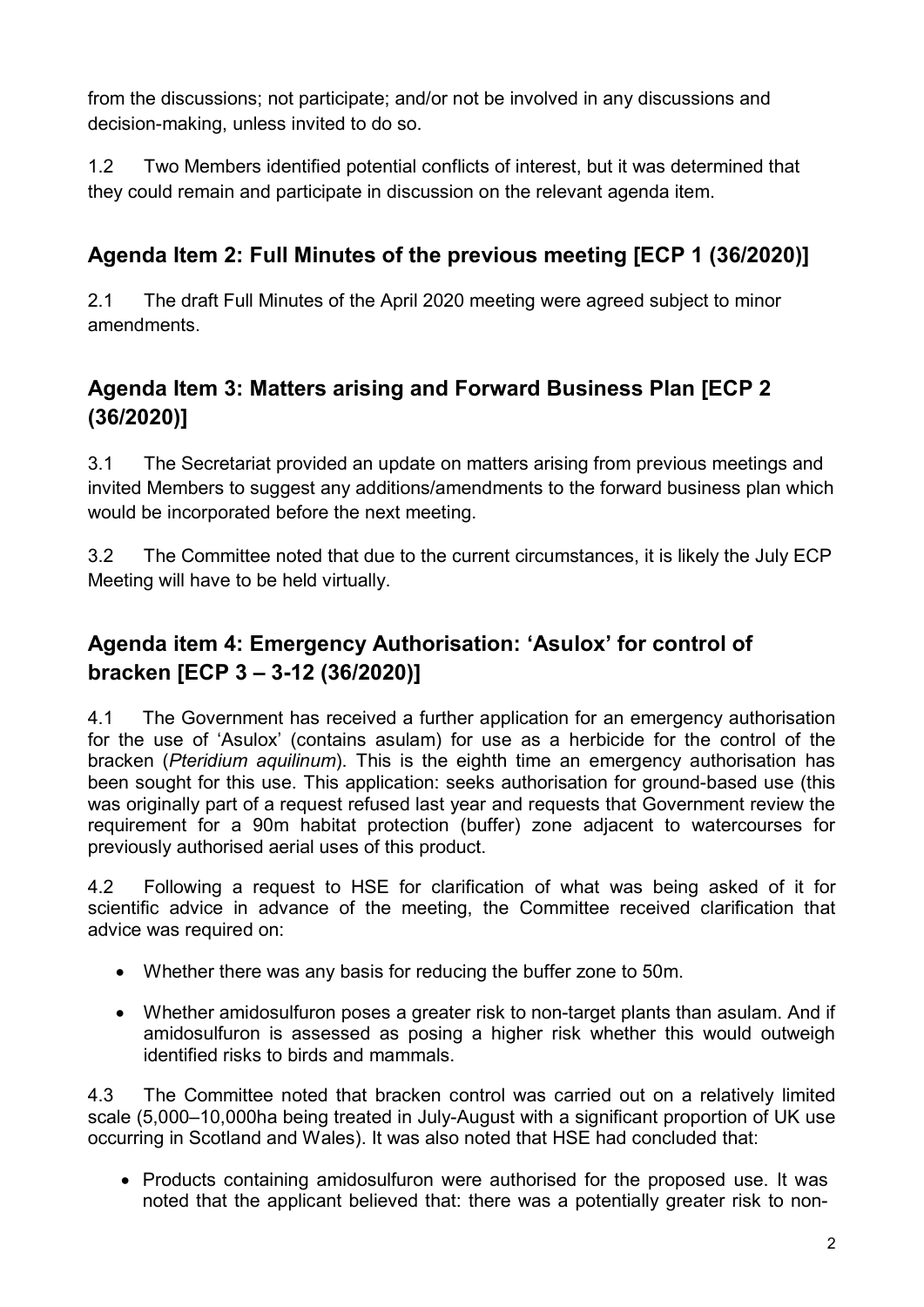target plants form the use of products containing amidosulfuron; and, on balance, the comparative risks of using 'Asulox' were less than those of using the alternative authorised chemicals.

- The requirement for a 90m buffer zone was based on mitigation necessary to protect aquatic organisms (see below). It was noted that the applicant had suggested that the end-points used to determine this were overly-conservative and that imposition of this requirement could result in significantly increased use of ground-based spraying with an elevated degree of risks to workers (due to the topography of the land being treated).
- There was a 'case for need' given:
	- The risks associated with unchecked bracken growth.
	- Some uncertainty on the robustness of data regarding the efficacy of products containing amidosulfuron. It was noted that trials could take 5-8 years to generate data/reports.
	- Awareness that at least one conservation agency had indicated they were not prepared to permit the use of amidosulfuron products on designated areas (such as Sites of Special Scientific Interest, Special Areas of Conservation and Special Protection Areas, etc) given the possible risks associated with the use
- Relevant human exposure issues had been considered under the application submitted in 2109 and demonstrated to be acceptable with appropriate mitigation.
- For 'Asulox':
	- The acute risk to birds and mammals, acute and long-term risks to bees, nontarget arthropods, soil organisms and processes are assessed as acceptable from the proposed use.
	- There is an unacceptable and high reproductive/long-term assessed risk to birds and mammals. It is not possible to mitigate these risks.
	- A 5m buffer zone is required to protect aquatic life from ground-based applications and a 90m zone used in conjunction with low drift nozzles to protect aquatic life from aerial applications.
	- A high risk to non-target terrestrial plants is assessed that could be mitigated by the imposition of a buffer zone in excess of 250m. HSE does not currently use buffer zones to protect non-target terrestrial plants and would normally highlight this risk by way of warning phrase on the product label. HSE are of the view that the use of a warning phrase on the label would be unlikely, to be sufficiently protective, additional mitigation would be imposed - a 5m buffer zone and use of three star drift reducing technology (DRT)) for ground-based use, and a 90m buffer zone with DRT for aerial application.
	- Cases submitted by the applicant/data owner to challenge the agreed aquatic and reproductive/ long-term endpoints for birds from the EU review had been considered but were not accepted.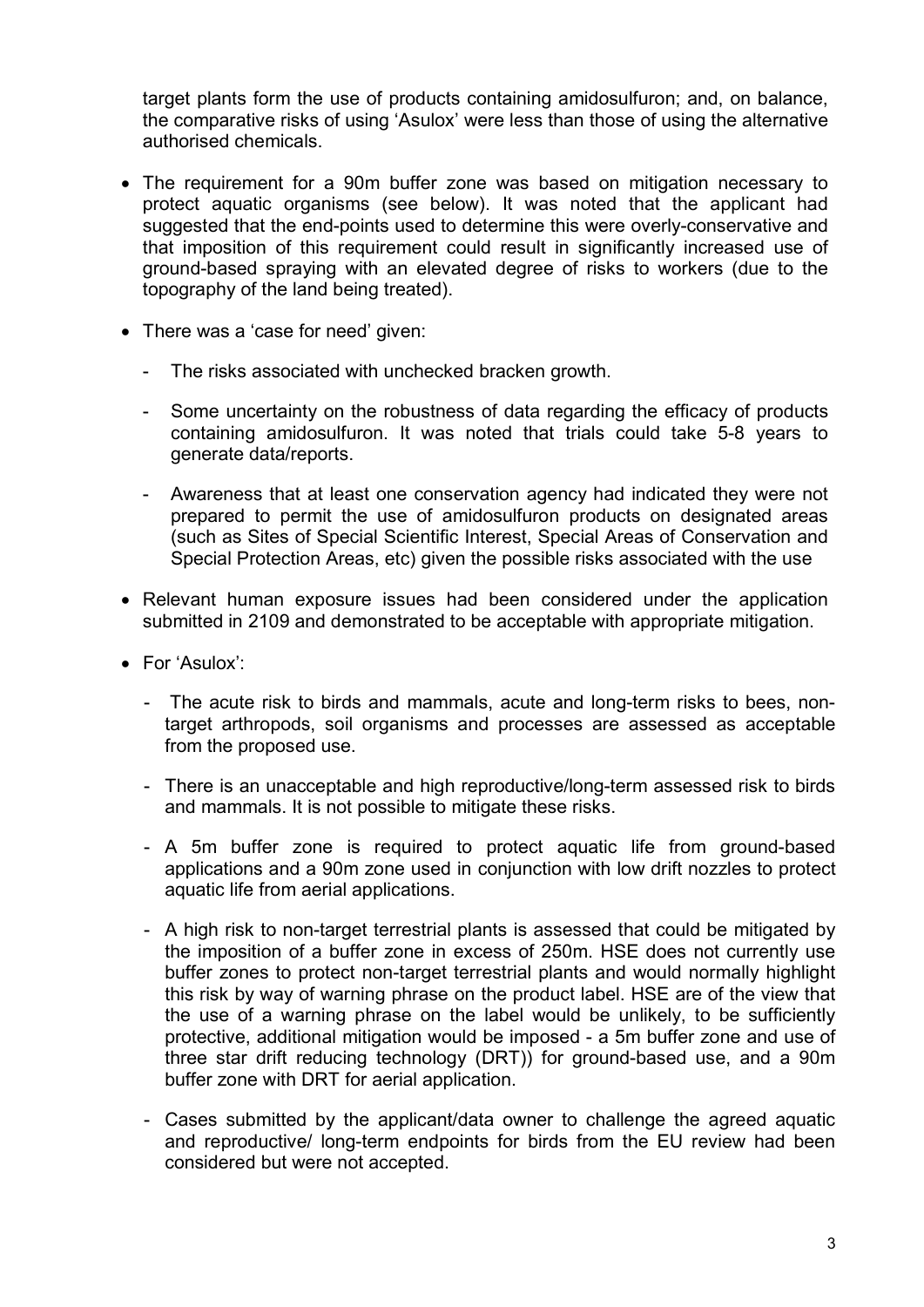- Information had been submitted regarding the relative toxicity of amidosulfuron and asulam. However there was insufficient information regarding the methodology to enable conclusions to be drawn.
- The use of an unauthorised product as an alternative to an authorised product was not necessarily precluded under legislative provisions governing emergency authorisations. It was noted that regulatory decisions weighed up the risks associated with a use against the potential benefits and that a negative risk assessment did not necessarily prohibit the granting of an authorisation. In this case HSE considered that there were significant benefits associated with the proposed use of 'Asulox'.

4.4 Upon scrutiny of the casework presented to the Committee it was apparent that no materially new data/information had been presented in support of the applicant's case and that, consequently, the ECP considered that the applicant was effectively 'appealing' the previous regulatory decision on the use of this product. Given that the regulatory decision was consistent with data/information provided, the Committee did not see grounds for altering its view on issues relating to risks and the issue of whether particular uses be authorised.

4.5 The Committee further noted that the application omitted reference to how the proposed use would be controlled and that the views on amidosulfuron presented by the applicants would inhibit its development as an authorised alternative to Asulox.

4.6 In response to the specific questions on which independent scientific advice was sought the Committee took the view that:

- In relation to ecotoxicological risks from the use of 'Asulox' that: HSE had taken an appropriate approach to assessing risks to non-target plants; whilst risks to birds and mammals were potentially lower than those identified at the first tier assessment it was not possible to quantify or mitigate these; relevant risks had been identified to species of high conservation concern.
- There appeared to be some uncertainty regarding assessing drift from helicopter-based spraying in upland areas. This uncertainty made it difficult to justify reducing the size of the buffer zone associated with the use of 'Asulox'
- Whilst appreciating the difficulties faced by the applicant, the studies comparing 'Asulox' and products containing amidosulfuron were not reported in sufficient detail to enable the information to be evaluated and interpreted.

4.7 The Committee recognised that bracken control was important, particularly, for sectors such as forestry and there was a 'case for need'. However, ECP advises that:

- There is no scientific justification for reducing the buffer zone for aerial application from 90m to 50m without there being a risk of unacceptable environmental impacts.
- The applicant's argument for substituting the use of 'Asulox' for the authorised product containing amidosulfuron was not supported by convincing evidence and such substitution would increase the risk to bird and mammal species of high conservation concern.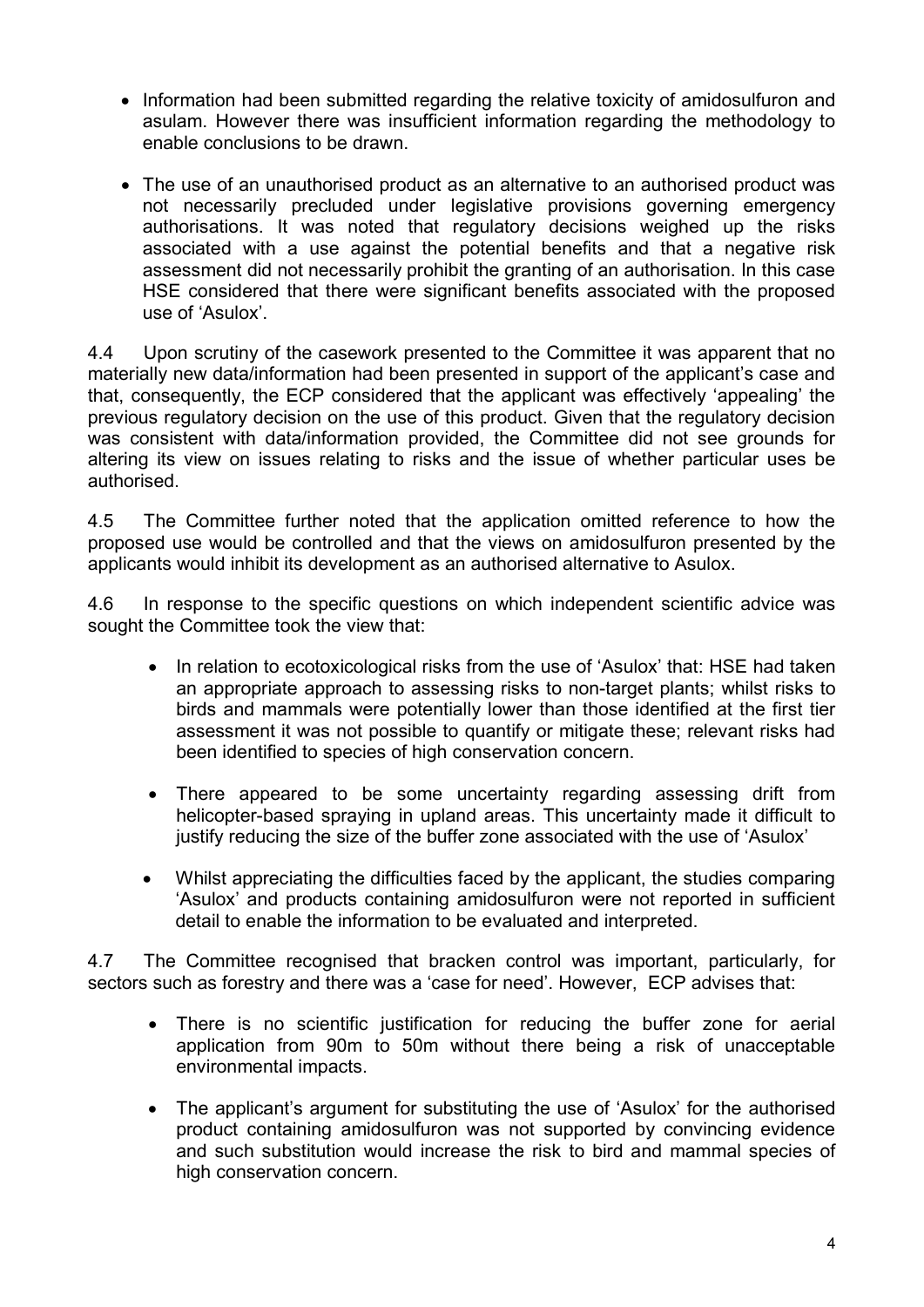### **Agenda item 5: Emergency Authorisation: 'Funguran Progress' on organic potatoes [ECP 9 – 9-2 (36/2020)]**

5.1 The Government has received an application for an emergency authorisation for the use of 'Funguran Progress' (contains copper hydroxide) for use as a fungicide for the control of late blight (*Phytophthora infestans*) on organic potato crops.

5.2 The Committee was requested to provide advice and views on the HSE risk assessment and proposal to refuse the application.

- 5.3 The Committee noted:
	- Use was limited to 800ha of potatoes grown in the UK. Use would be controlled in accordance with the requirements of organic certification schemes.
	- HSE had concluded that:
		- That there was a case for need. Late blight in potatoes is a major disease, with the potential to quickly destroy crops if not controlled. Organic growers have no alternative controls - beyond cultural methods such as varietal choice and direction of planting (this aids ventilation). These tend to have a limited impact and a programme of sprays is usually required.
		- Non-dietary risks to human health could be mitigated by a requirement for operators to wear personal protective equipment.
		- The consumer risk assessment data submitted in support of the application was inadequate to demonstrate a safe use for consumers and exceedances of the relevant statutory maximum residue level could not be excluded. Stewardship arrangements would be required to prevent the export of any treated raw and processed produce.
		- An acceptable risk to bees, non-target arthropods, earthworms, soil microorganisms and non-target plants was demonstrated. Risks to aquatic life were also assessed as acceptable provided appropriate mitigation was imposed (18m habitat protection (buffer) zone and use of three-star drift reducing technology).
		- Acute risks to birds and mammals; reproductive risks to omnivorous birds and large herbivorous mammals; and risks to soil macro-organisms were assessed as not acceptable. Risks from drainflow were assessed as not acceptable even if no background concentrations were included in modelling calculations.

5.4 The Committee advised that it agreed with HSE's assessment and that the nature and degree of risk (irreversible addition of a toxin to the environment) outweighed the potential impacts on growers (and by implication availability of this produce to consumers), such that a suitable case has not been presented to the Government for the granting of an emergency authorisation.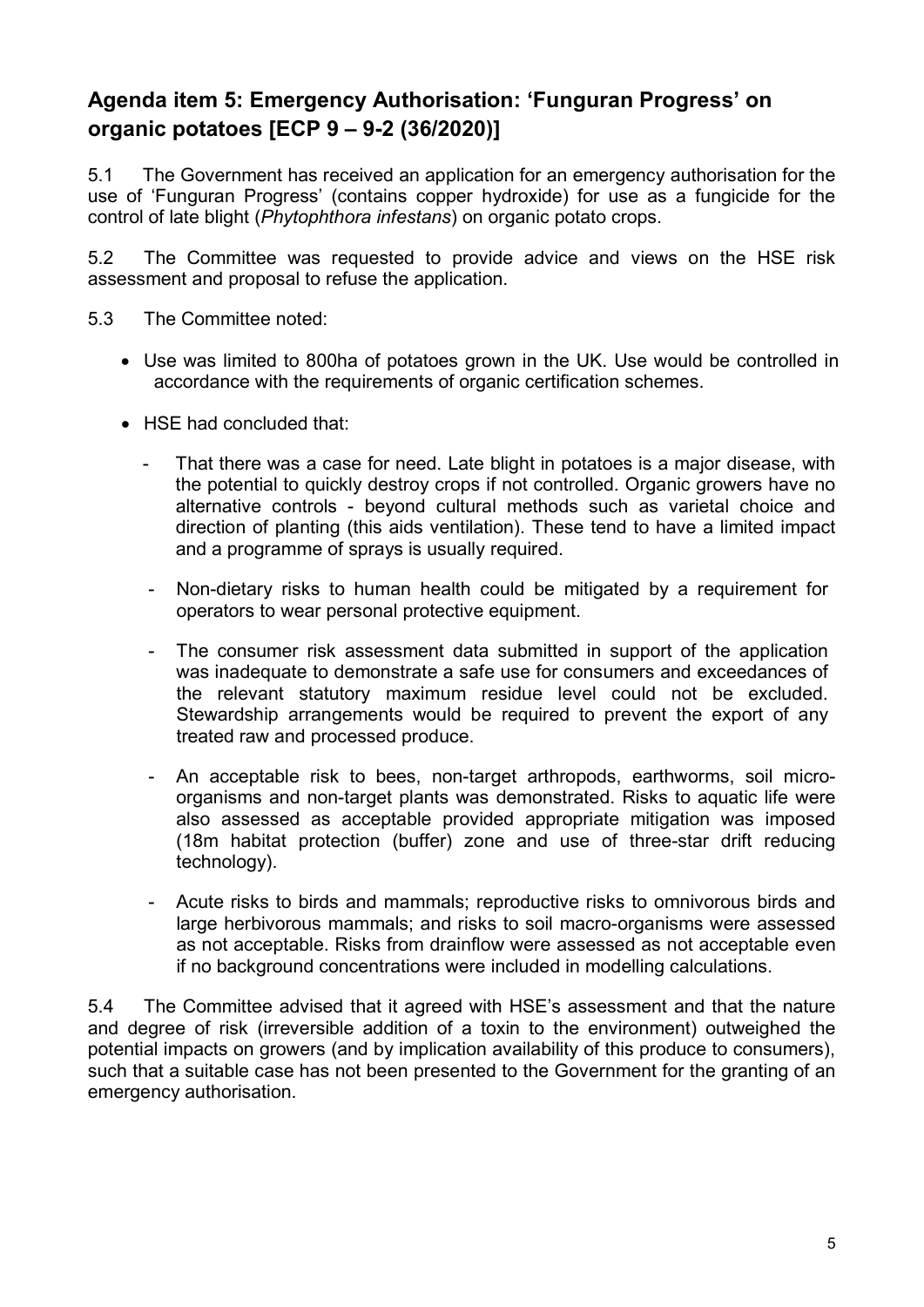### **Agenda item 6: Epoxiconazole: Independent Scientific Advice Note [ECP 4 (36/2020)]**

6.1 The Secretariat introduced the working draft of the Independent Scientific Advice (ISA) for epoxiconazole. Final comments have been received, the Secretariat will incorporate these into the draft and circulate to Members for formal approval before the advice note is submitted to HSE.

#### **ACTION: Secretariat**

### **Agenda item 7: Tebuconazole: Provide Independent Scientific Advice [ECP 5 (36/2020)]**

7.1 Tebuconazole was first considered by the Committee in November 2019, where issues requiring Independent Scientific Advice were identified by HSE. Committee Members requested clarification of a number of points. Responses to these had been received from HSE and the applicant, were presented at the March 2020 meeting. Following discussion of the information received and taking account of the views of Members, HSE confirmed that it was able to formulate the questions on which independent scientific advice would be sought and had formally submitted these to ECP for advice at this meeting.

7.2 Members considered the questions put to them for Independent Scientific Advice on the Renewal Assessment Report for tebuconazole and provided their advice to HSE. An advice note will be presented for agreement at the July 2020 meeting.

#### **ACTION: Secretariat**

7.3 HSE presented a paper which summarised monitoring data for tebuconazole in raw water samples that had recently been received from the Environment Agency which was gathered as part of routine monitoring in England. The paper compared the data with the outcome of the environmental modelling conducted by HSE as part of the renewal process for tebuconazole. As the information was received shortly before the meeting, there had not being sufficient time for the Committee to review the data, it was agreed the Secretariat would set up a sub-group to review the data with HSE following the meeting.

#### **ACTION: Secretariat**

### **Agenda item 8: Update on Active Substance Review**

#### **8.1 Isoflucypram**

8.1.1 HSE informed the Committee that additional data had been received from the applicant, which was being evaluated by HSE specialists and will be presented to the ECP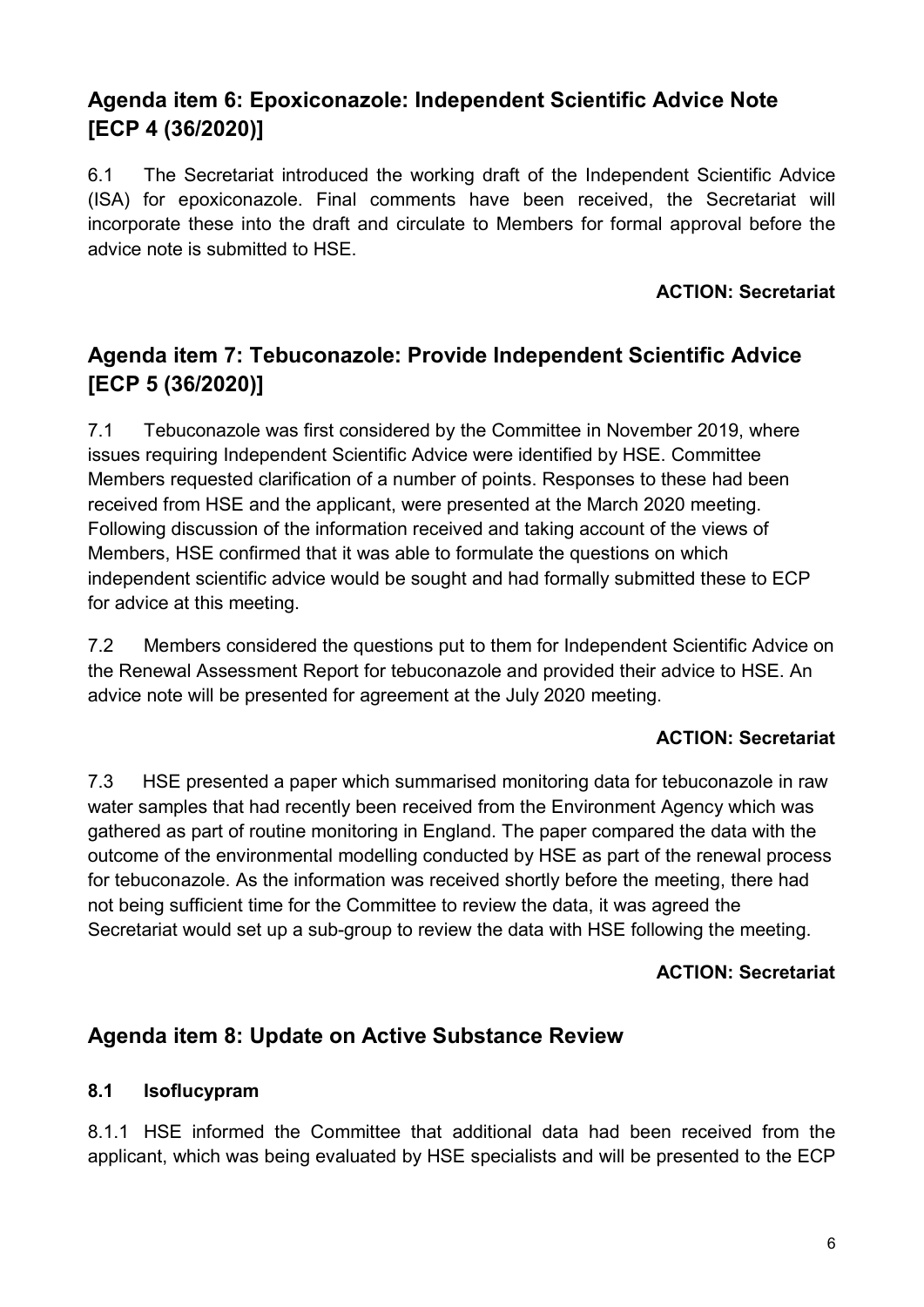at the September 2020 meeting. Following this, HSE will seek Independent Scientific Advice on Isoflucypram at the November 2020 meeting.

### **8.2 Timetable for future active substances**

8.2.2 HSE updated the Members of the timetable for three new active substances that will be brought to the Committee for Independent Scientific Advice over a number of meetings beginning in September 2020.

### **Agenda item 9: Date of next meeting**

9.1 14 July 2020 – It is likely this meeting will need to be held virtually.

### **Agenda item 10: Any other business**

#### **10.1 First UK authorisation of product containing active substance new to the UK – 'Valis M' [ECP 6 – 6-2 (36/2020)]**

10.1.1 HSE introduced a paper for information relating to an application for the first authorisation in the UK for 'Valis M' (contains mancozeb and valifenalate) as a fungicide for use on potatoes. The Committee noted the authorisation.

### **10.2 Emergency Authorisations received 2019/20 [ECP 7 (36/2020)]**

10.2.1 Members were provided with a list detailing all emergency authorisations received by HSE in 2019-20. HSE received 27 applications, the ECP have provided advice on 24 of those.

### **10.3 Correspondence from NFU for information [ECP 10 – 10-2 (36/2020)]**

10.3.1 Members noted correspondence between NFU and Defra relating to the authorisation of 'Vydate 10G' which contains oxamyl.

#### **10.4 Independent Scientific Advice on new and renewal active substances Lessons Learned [ECP 11 (36/2020)]**

10.4.1 The Secretariat introduced a working document that outlines lessons learned during the project for an interim process for government to seek Independent Scientific Advice following EU Exit. The document covers the work carried out in the trial so far, what has been learnt and areas that have been identified as requiring further work. The document will continue to be updated as the trial continues.